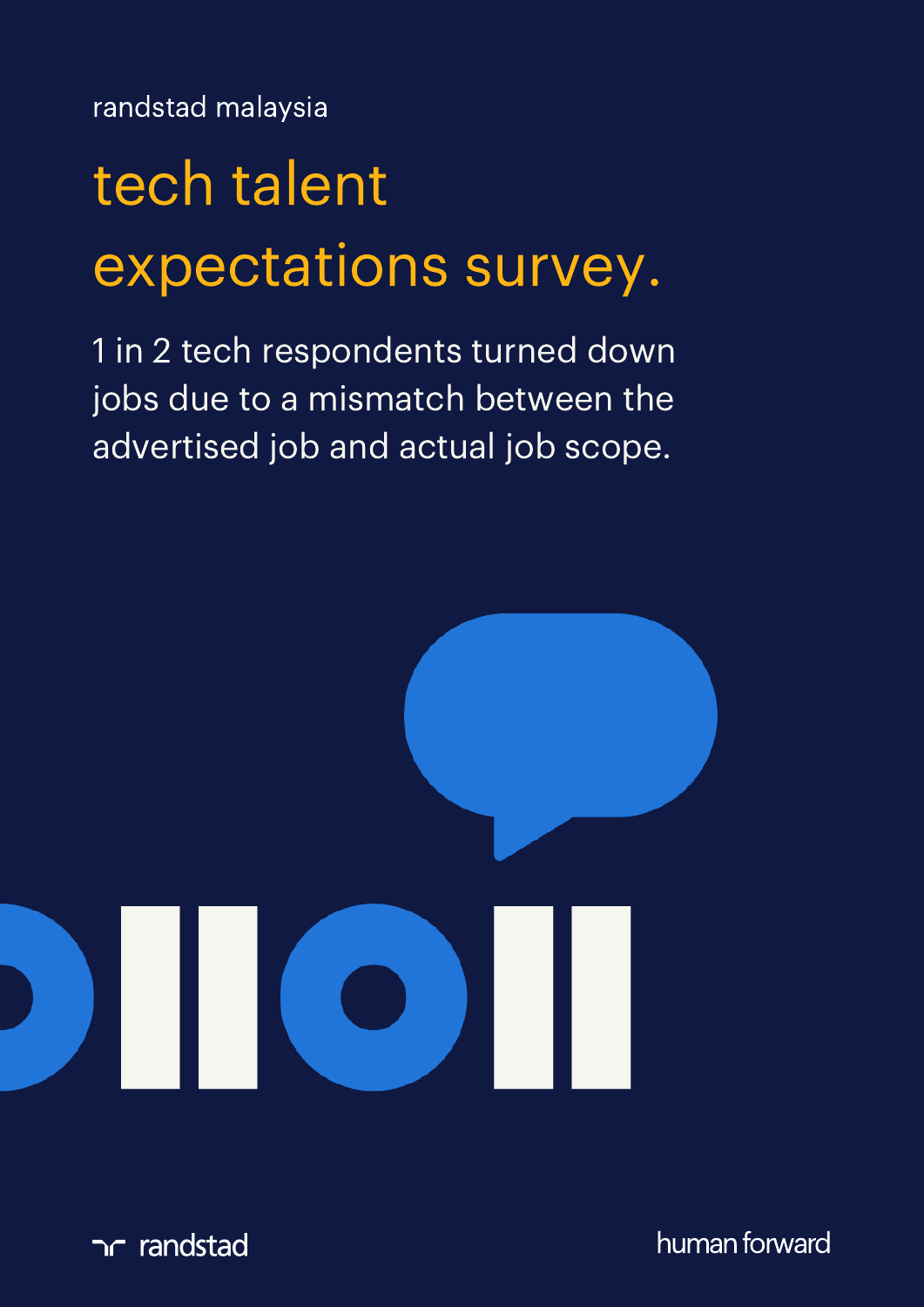# 55% of ICT professionals prefer to undergo two or fewer rounds of interviews.

The survey revealed that Malaysian talent working in information communications and technology (ICT) roles are more likely to accept job interview requests as compared to their regional peers. 28% of respondents said that they accept interviews 50% to 74% of the time, compared to respondents in Hong Kong (20%) and Singapore (16%).

However, 55% of respondents say that they prefer to attend only 1 or 2 rounds of interviews, despite there being an industry average of 3 rounds of interviews.

38% of respondents aged 45 to 54 reported that they would not accept a job offer during the interview process if there were "too many rounds of interviews and / or assessment tests" or "the organisation takes too long to schedule the first interview".

tech candidates aged 45 to 54 on why they did not accept job offers.

38%

ገር

said there were too many rounds of interviews or tests.

38%

said the organisation takes too long to schedule the first interview.

Jonathan Sia, Senior Manager of the information technology recruitment team at Randstad Malaysia said, "There is a greater need for employers to revise their recruitment procedures so they don't deter candidates with prolonged interview processes. Companies can host all their interviews with the shortlisted candidates in the same week as a way to condense their interview process to better meet candidate expectations. By shortening the interview timeline, employers can help candidates feel reassured and secure talent faster."

"However, there is a need to educate IT job applicants about the average industry practices and manage their expectations on the number of interviews they are required to go through right from the beginning."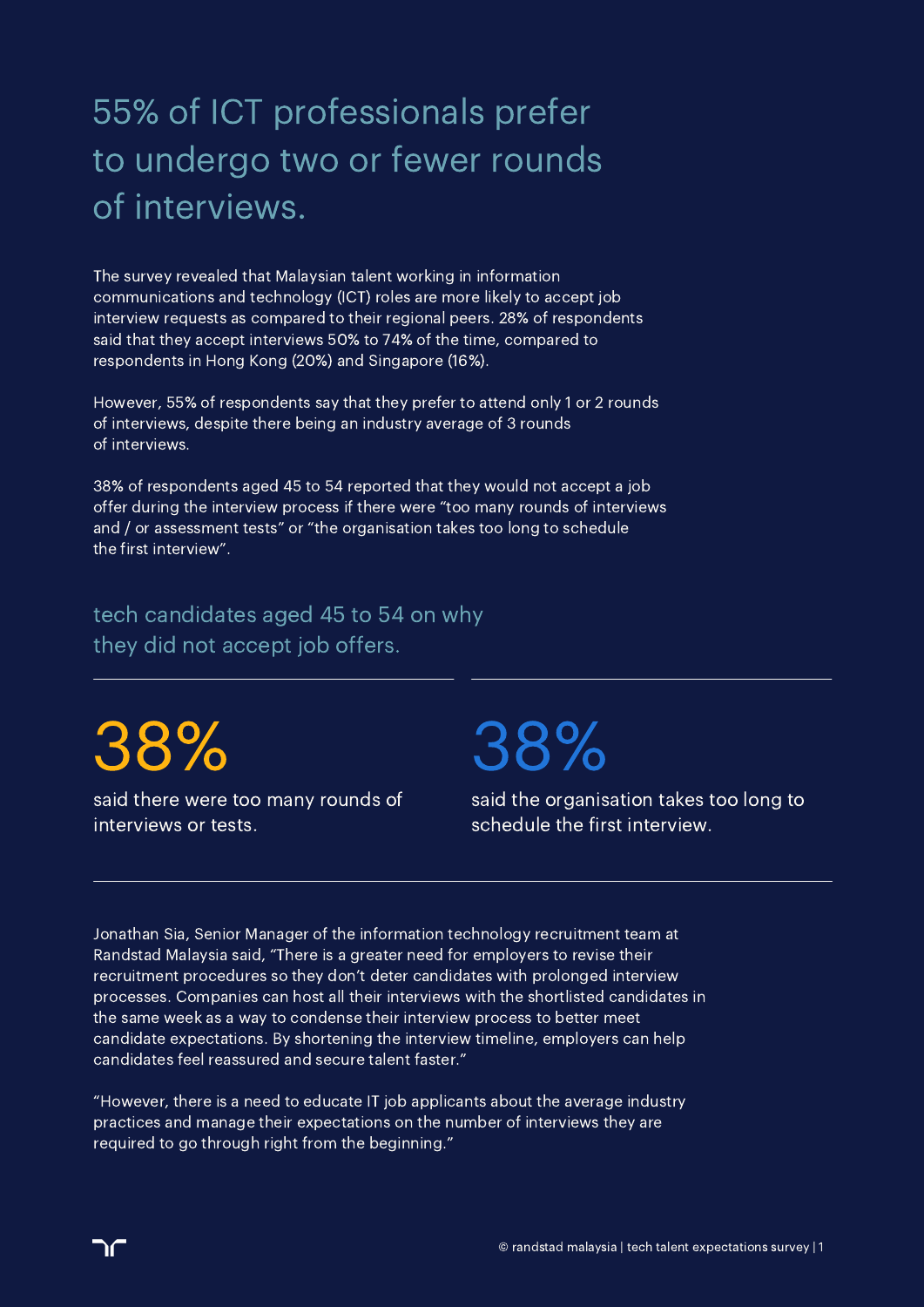# malaysian tech workers are rejecting job offers due to lack of information and a fundamental disconnect with hiring managers.

The survey highlighted that one in two respondents turned down a job during the interview process because of a mismatch between the advertised job and the actual job scope, while 35% of respondents say it is because they did not have a positive impression of the hiring manager.

"The interview process is a crucial time for candidates to understand if their personalities, interests and skills are a good fit for the company and whether the employer can support them in realising their career aspirations," Sia said.

Sia added, "Being able to better connect with candidates can also help employers stand out in an increasingly competitive hiring landscape. Hence, it is important for employers to address and close the disconnect between interviewers and candidates."

"Companies also need to train hiring managers to be better at communicating the job scope and organisational culture during interviews and on job advertisements if they want to keep candidates interested in the role. Besides knowing how to ask the right interview questions to evaluate candidates' skills and personality traits, sharing firsthand information about the business will help candidates feel valued and engaged."

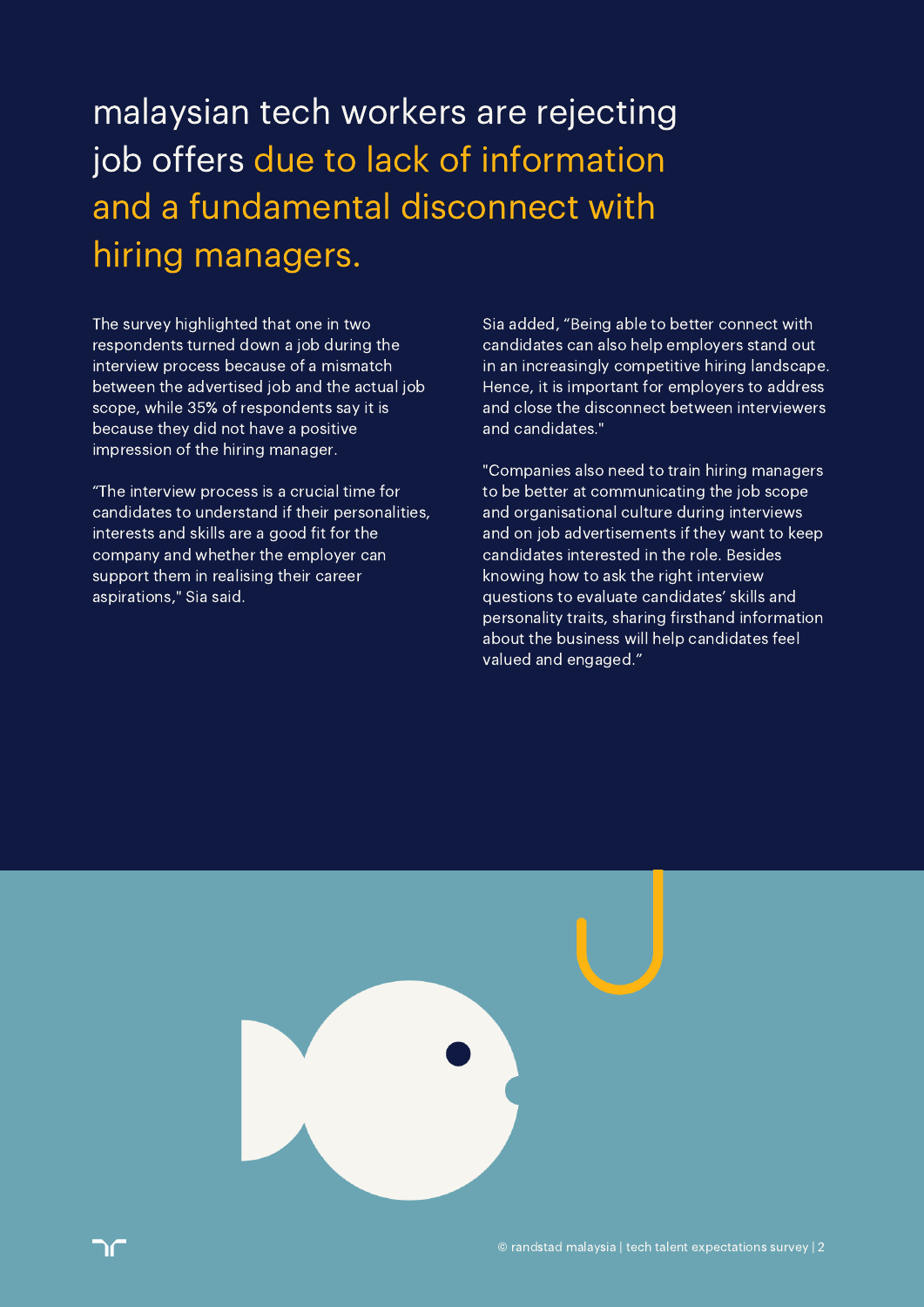# one-fifth of ICT professionals want to work in cybersecurity jobs if given the chance to restart their career.

Regarding skills gaps in the ICT sector, 47% of respondents ranked "cybersecurity" as the top specialisation lacking in tech talent - followed by "AI, automation & robotics" (41%) and "DevOps" (41%).

One in five ICT respondents (20%) picked "cybersecurity" as their top choice if they were given a choice to restart their career, whereas another 16% of respondents picked "AI, automation & robotics".



"While cybersecurity is an evergreen, well-established vertical that offers a promising career outlook, AI, automation and robotics may appeal to candidates as emerging technologies are being used in more applications than ever before, creating more job growth opportunities that are not only exciting but increasingly future-proof," Sia explained.

"In DevOps, where there is high demand but little desire amongst ICT talent to enter the field. Employers need to highlight project scopes and give ICT professionals a clear idea of their career progression timelines in order to attract and retain qualified candidates."

℩Ր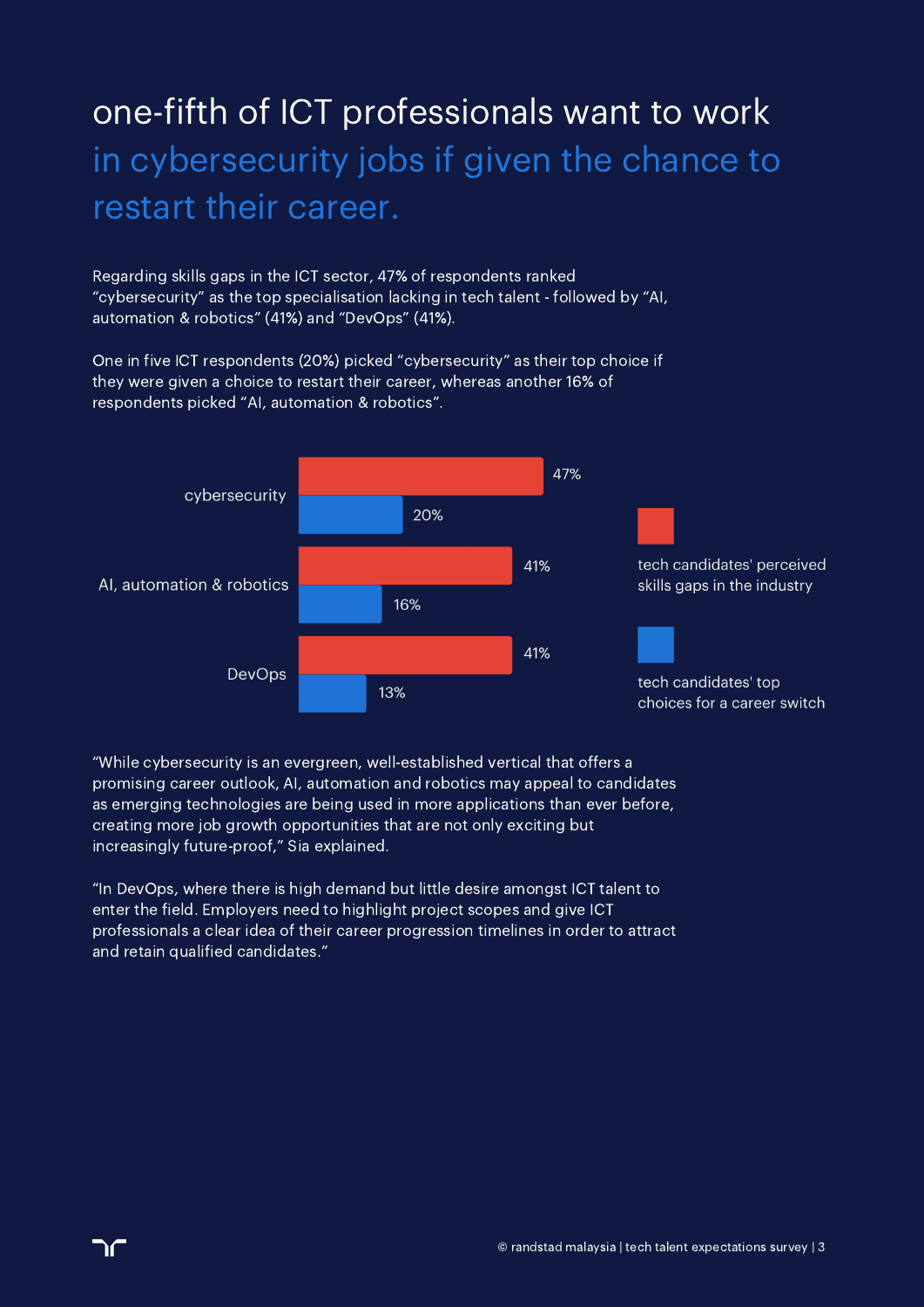# 45% of ICT professionals want to work at Asian global enterprises.

45% of respondents picked Asian global enterprises as their top choice of company to work for, whereas only 33% of respondents picked local companies.

According to Sia, "This is an opportunity for local companies to step up on developing more robust employer branding strategies to establish themselves in an increasingly competitive tech hiring landscape. Besides offering candidates salary increments and welfare benefits, employers should also actively promote comprehensive upskilling opportunities and the chance to try out innovative new tools and technologies in their job advertisements and employer branding efforts."

The Tech Talent Expectations Survey was conducted in September 2021 across three markets in Asia Pacific with 212 respondents working in IT roles in Malaysia.

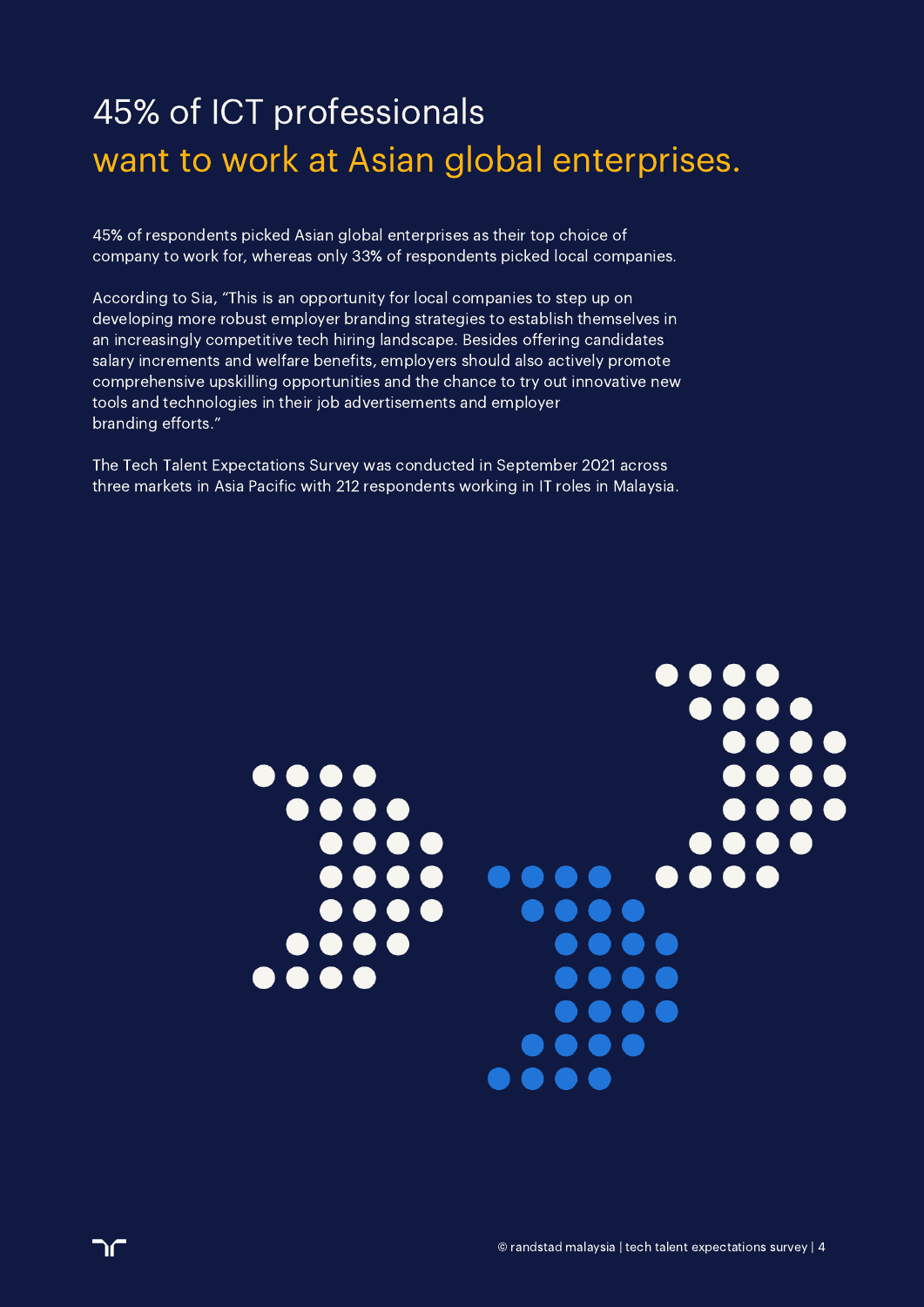### tech talent expectations survey.

### reasons why ICT professionals accept job requests

| <b>The</b><br>organisation<br>offers an<br>interesting<br>project<br>scope and/or '<br>opportunity<br>to upskill | The<br>organisation<br>is a strong<br>and/or<br>reputable<br>brand | <b>The</b><br>organisation<br>has flexible<br>working<br>policies | <b>The</b><br>organisation<br>has a diverse<br>and/ or<br>supportive<br>working<br>culture | <b>The</b><br>organisation's<br>brand values<br>are aligned<br>with my<br>principles/<br>purpose | <b>The</b><br>organisation<br>has good<br>employee<br>and/or<br>alumni<br>reviews | I am unsure<br>of my job<br>security with<br>my current<br>employer |
|------------------------------------------------------------------------------------------------------------------|--------------------------------------------------------------------|-------------------------------------------------------------------|--------------------------------------------------------------------------------------------|--------------------------------------------------------------------------------------------------|-----------------------------------------------------------------------------------|---------------------------------------------------------------------|
| 60%                                                                                                              | 53%                                                                | 46%                                                               | 42%                                                                                        | 38%                                                                                              | 37%                                                                               | 20%                                                                 |

### top 5 reasons why tech talent turn down

### job opportunities during the interview process

| <b>Mismatch</b><br>between<br>advertised<br>job/project<br>description and<br>actual<br>job/project<br>scope | Didn't have a<br>positive<br>impression of<br>the hiring<br>manager | The interviewer<br>doesn't seem<br>to understand<br>the job/role<br>that they are<br>hiring for | Unclear what<br>projects I'll be<br>working on | $\mathsf{I}'\mathsf{m}$<br>comfortable<br>where I am at<br>my current<br>company | <b>Negative</b><br>employee/<br>candidates<br>reviews |
|--------------------------------------------------------------------------------------------------------------|---------------------------------------------------------------------|-------------------------------------------------------------------------------------------------|------------------------------------------------|----------------------------------------------------------------------------------|-------------------------------------------------------|
| 50%                                                                                                          | 35%                                                                 | 33%                                                                                             | 33%                                            | 31%                                                                              | 31%                                                   |

#### number of interview rounds ICT respondents prefer

| 1 round | 2 rounds | 3 rounds |
|---------|----------|----------|
| 13%     | 42%      | 29%      |

### types of companies that ICT workers prefer to work with

| Global<br>enterprise<br>(Asian) | Global<br>enterprise<br>(Western) | Local<br>companies | Small and<br>medium-sized<br>enterprises | <b>Unicorns</b> | Government<br>organisations | Start-ups |
|---------------------------------|-----------------------------------|--------------------|------------------------------------------|-----------------|-----------------------------|-----------|
| 45%                             | 44%                               | 33%                | 32%                                      | 31%             | 31%                         | 20%       |